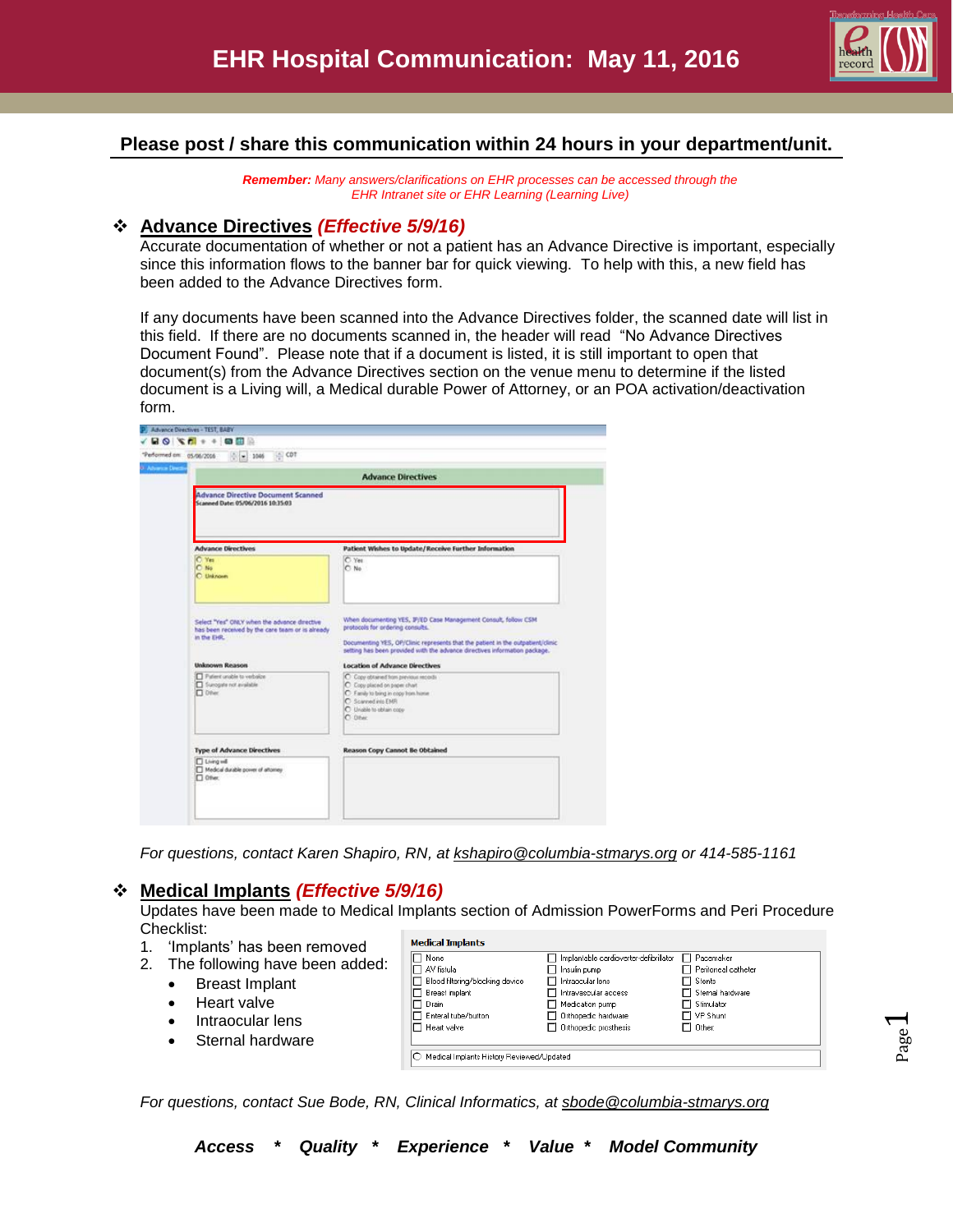

## **ePrescribe Downtime** *(Effective 5/12/16, 2300 – 5/13/16, 0300)*

The hardware that supports ePrescribe is being upgraded in order to improve performance and reliability. This will result in a downtime of ePrescibe functions from 2300 on May 12 until approximately 0300 on May 13.

Any new prescriptions entered during this timeframe will need to be printed for patients to take with them. In addition, electronic refill requests will not be received and will be sent via phone or fax.

*For questions or issues, contact the IS Service Desk at 414-326-2400.*

## **Undue Exposure to Radiation – CT Exams, Order Alerts** *(Effective 05/17/2016)*

Ascension Health has introduced an initiative to reduce clinically unnecessary CT radiation exposure. The Undue Radiation Exposure (UER) initiative objective is to reduce clinically unnecessary CT Radiation by 20% related to:

- Thorax CT exam on adults to rule out Pulmonary Embolism
- Abdomen / Pelvis CT exam on pediatric patients to rule out Appendicitis

When these CT exams are ordered, in these situations, distinct alerts will fire (see screen shots below). One alert requires completion of an assessment to determine the risk of PE. If the risk is low, cancelling the CT order is recommended. The second alert suggests ordering an US exam first to rule out appendicitis in pediatric patients.

| <b>Wells Assessment</b><br>Cerner<br>山山井                                                                          |             |                                            |        | Cerne               |         | <b>Pediatric Radiation Alert</b>                                                                                                                                    |           |
|-------------------------------------------------------------------------------------------------------------------|-------------|--------------------------------------------|--------|---------------------|---------|---------------------------------------------------------------------------------------------------------------------------------------------------------------------|-----------|
| Wells Score For Risk of PE                                                                                        |             |                                            |        | 立道的                 |         |                                                                                                                                                                     |           |
| D-Dinver Rende                                                                                                    |             | escriptivi, EHDO at<br>07/23/2014 12:30:30 |        |                     |         | Columbia-St. Mary's                                                                                                                                                 |           |
| Clinical starts and synusters of DVT<br>minister of the coloradog and painted to present and the deep wind.       |             |                                            | $+$    |                     |         | Please order an Ultrasound Abdomen Limited below in addition to the CT Scan<br>as the ultrasound technologists are training to become proficient in identifying the |           |
| An albemative diagnosis is lates likely than PE                                                                   | Ves.        |                                            | $+0$   |                     |         | appendix. The patient will not be charged for the ultrasound exam.                                                                                                  |           |
| Heart Rate x 100 bees<br>162 hpm cm 62/23/14 11:14                                                                | Yes.        |                                            | $+0$   |                     |         | <b>Patient Information</b>                                                                                                                                          |           |
| immobilization or Surgery in the Previous exweels.<br>No orders or procedures found in eCare in the last # weeks. | Yes.        | $-040$                                     | $+41$  | <b>Patient Name</b> | Age     | Registration<br>Date/Time                                                                                                                                           | rac       |
| Previously dispressed PE or DVT in last 90 days<br>No Diagnosis for PE/DVT found in oCase within last 50 days     | <b>Veht</b> | N <sub>m</sub>                             | $+3.5$ | MATTHICA, KEOOT     | 2 Vaars | 03/23/2016 07:49                                                                                                                                                    | 112073047 |
| Hersophysts                                                                                                       | TES.        | $-340$                                     | $+1$   |                     | 57,85   | Place an Ultrasound order in addition to CT                                                                                                                         |           |
| makinancy'w/Treatment within a min. or pollutive                                                                  |             | Ves No +1                                  |        |                     |         | Order US Abdomen Limited<br>skopendicitis, OB, solarcritegisty, parcreatitis                                                                                        |           |
| link of FE to MODERATE, 14, 2% chance of PE to an ED.<br>persistin.                                               |             | <b>Total Scoce: 3.4</b>                    |        |                     |         | <sup>11</sup> tpeoly organ in Special Instructions)<br><b>Telestin</b>                                                                                              |           |

Nurses and other health professionals may, on rare occasion, encounter these alerts when placing a TORB or VORB order for these CT exams. Should you encounter these alerts, it is suggested to contact the ordering Physician and direct them to enter the order and address the alert(s).

*For questions, contact Mark Kopetsky, Clinical Informatics, at* [mkopetsk@columbia-stmarys.org](mailto:mkopetsk@columbia-stmarys.org) *or Dr. Suzy Wilkerson, Hospital EHR Medical Director, at* [Swilkers@columbia-stmarys.org](mailto:Swilkers@columbia-stmarys.org)

#### **Inactivating RN Relationship Reminder**

Sensitive information relationships DON'T RECEIVE SEPSIS ALERTS. They become lifetime relationships. If you have or accidentally establish a sensitive relationship with a patient, you should inactivate it when applicable.

To access sensitive information once you have established a non-sensitive information access relationship, follow these steps: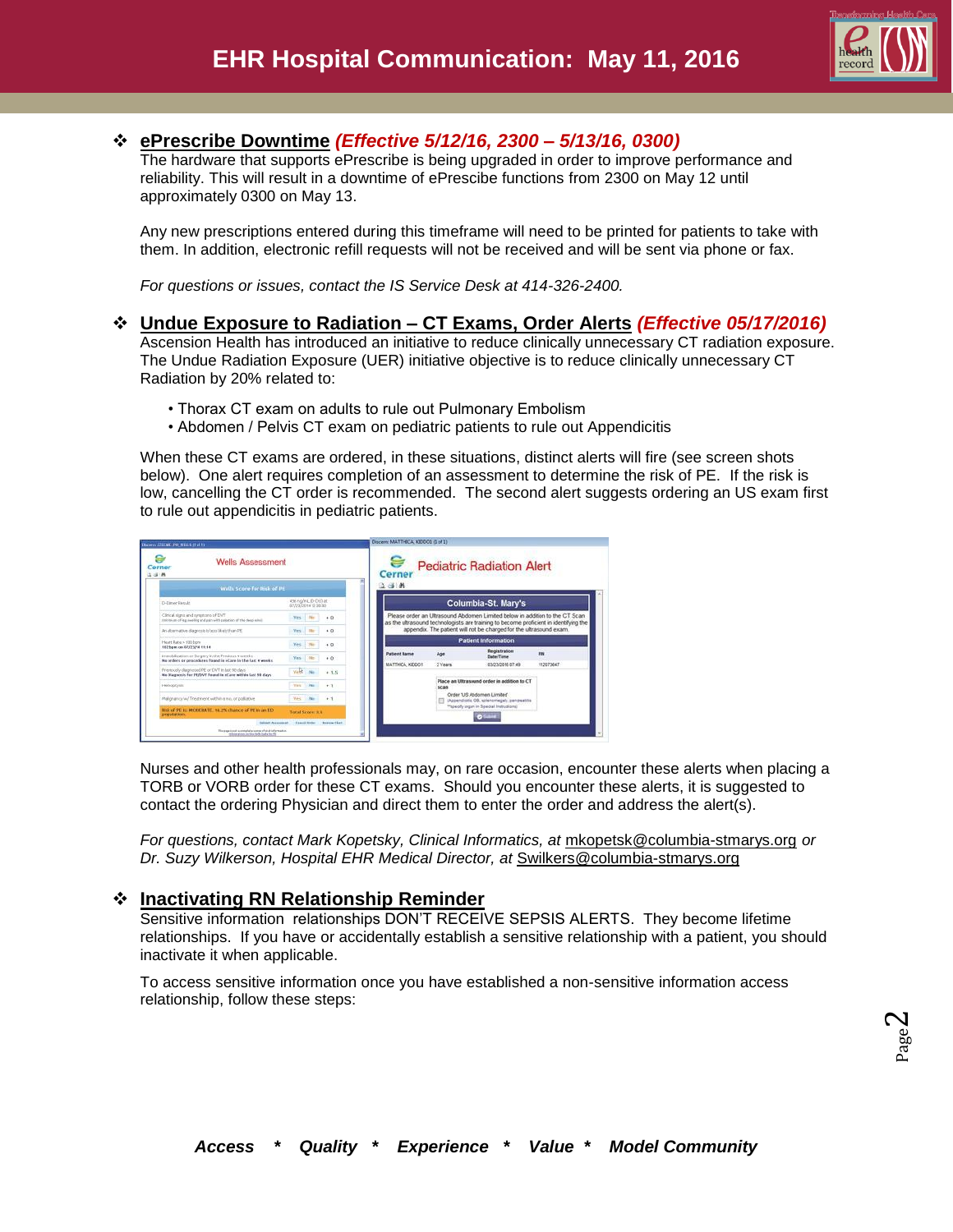

- 1) With the patient's chart open, select Patient Info/Insurance from the venue menu.
- 2) From the Visit Relationships pane locate your relationship. Click on the line to highlight it. Rightclick on the line to bring up a drop down window. From the drop down window select Inactivate.
- 3) Close the patient chart.
- 4) Open patient chart again and establish a new relationship selecting Sensitive Information Access.



*For questions contact Dani at [danine.wanek@columbia-stmarys.org](mailto:danine.wanek@columbia-stmarys.org)*

### **Pain Project Update: Addition of Acceptable Pain Fields** *(Effective 5/16/16)*

Two new fields will be added to the **Pain Assessment** and **Sedation Level/Pain** sections in IView. The new fields are:

- Acceptable Pain Numeric
- Acceptable Pain, FACES

# *Pain Assessment Section*

| m       |                                   |         | 05/10/2016        |                                |   |
|---------|-----------------------------------|---------|-------------------|--------------------------------|---|
|         |                                   |         | 10:23 CDT         |                                |   |
|         | <b>Pain Assessment</b>            |         |                   |                                |   |
|         | <b>4 Pain Scale Documentation</b> |         | ⊡                 |                                |   |
|         | Able to Self Report Pain?         |         | Vec               |                                |   |
|         | Able to Self Report Pain Tools    |         | Numeric           |                                |   |
|         | O Numeric Pain Scale              |         |                   |                                |   |
|         | ◇ Acceptable Pain Numeric         |         |                   | <b>Acceptable Pain Numeric</b> | × |
|         | Location                          |         |                   | 10 = Worst possible pain       |   |
|         | Laterality                        |         | ٩                 |                                |   |
| Quality |                                   |         | 8                 |                                |   |
|         | <b>Time Pattern</b>               |         |                   |                                |   |
|         | <b>Secondary Pain Site</b>        |         | 6                 |                                |   |
|         | <b>Additional Pain Sites</b>      |         | 5 = Moderate pain |                                |   |
|         | △ Sedation Level                  |         | ۵                 |                                |   |
|         | <b>Sedation Level</b>             |         | в                 |                                |   |
|         | <b>Respiratory Rate</b>           | br/min2 |                   |                                |   |
|         | <b>Oxygen Saturation</b>          | 94      | n                 |                                |   |
|         | <b>4 Comfort Measures</b>         |         | $0 = No$ pain     |                                |   |
|         | <b>Comfort Measures</b>           |         |                   |                                |   |

#### *Sedation Level/Pain Section*







The Acceptable Pain Numeric field will open when the Numeric Pain Scale is chosen and the Acceptable Pain FACES field will open when the FACES Pain Scale is chosen.

This will allow the clinician to evaluate and document a patient's acceptable level of pain for comparison with the patient's current self-report of pain to help determine what type of intervention to take.

*For questions, contact Jill Kortebein, RN, Clinical Informatics, at [jkortebe@columbia-stmarys.org](mailto:jkortebe@columbia-stmarys.org)*

*Access \* Quality \* Experience \* Value \* Model Community*